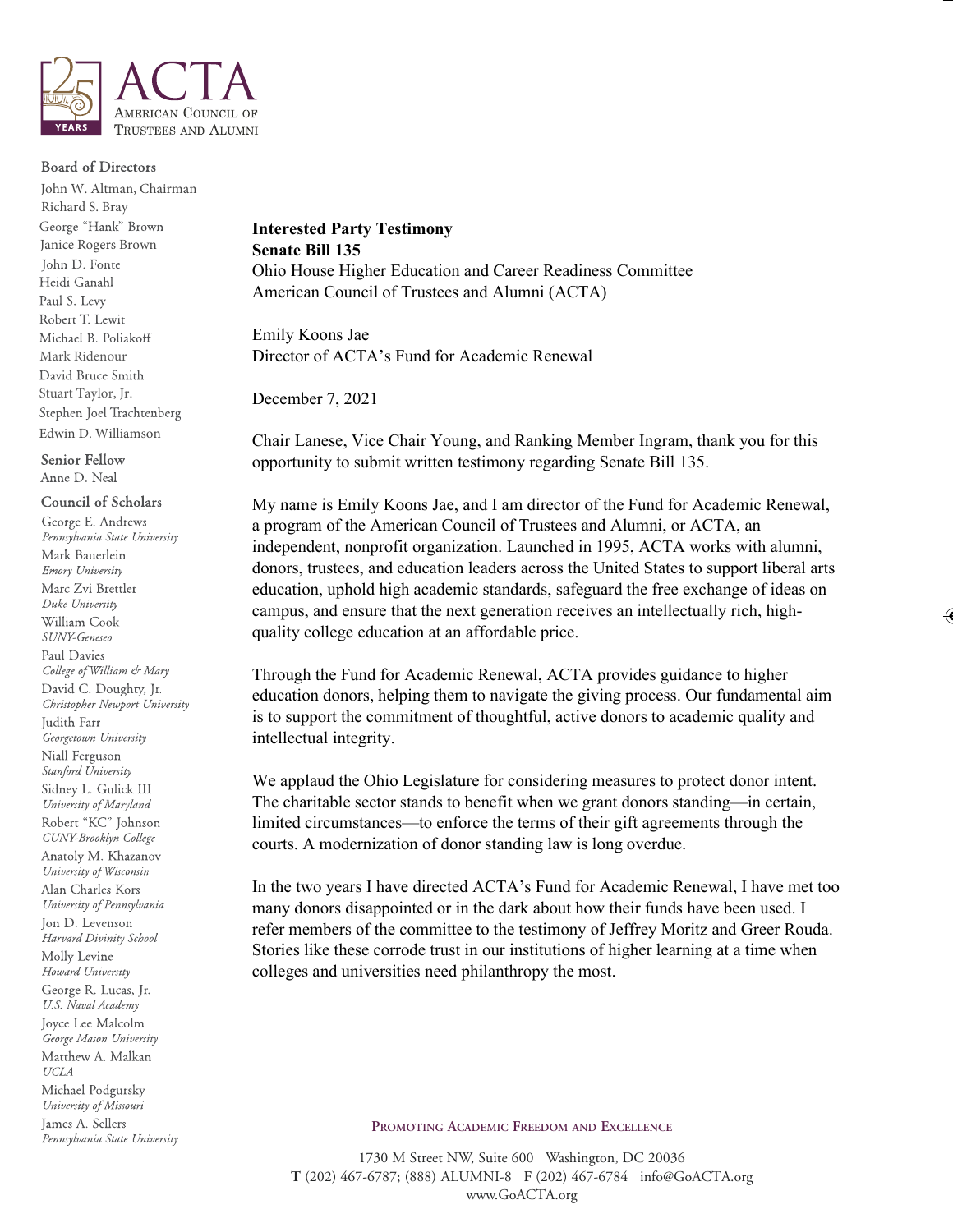I. Restricted gifts from private philanthropy are a vital source of revenue to higher education.

When college donors make restricted gifts, they provide not only a source of funding but also new ideas and new programming. Restricted gifts are increasingly the norm in higher education philanthropy, even for alumni donors. The [Teachers Insurance and Annuity Association of America Institute](https://www.tiaainstitute.org/sites/default/files/presentations/2020-03/TIAA%20Institute_How%20donors%20give%20to%20higher%20education_RD_Shaker_March%202020_1.pdf) examined 30 year trends in higher education giving from a longitudinal sample of 400 public and private institutions. Total giving to higher education increased from \$9.1 billion in 1988 to \$25.1 billion in 2018. On average, adjusted for inflation, this represents a 3.6% increase annually. Of all the donor types examined in the study, alumni made the most unrestricted gifts, dedicating 50.9% of their support to this purpose in 1988. By 2018, this share declined to just 25.8% of gift dollars. This trend can also be seen among other individuals, foundations, and corporations, all of which trended toward more restricted giving from 1988 to 2018.

Across the board, higher education donors are taking a more active role in their philanthropy. And this should be a welcome development—the more engaged donors are in their giving, the more likely they will continue to give and the more likely their giving will increase.

The continued vitality of Ohio's public institutions depends on the generosity of private donors. The Ohio State University, for example, launched the most ambitious capital campaign in its history in 2018. The "Time and Change" campaign seeks to raise \$4.5 billion from more than one million donors. A significant portion of this \$4.5 billion will necessarily come in the form of restricted monies.

Intentional, directed giving has the power to renew our colleges and universities, but this revitalization depends on donors having confidence that their intent will be honored.

II. Empowering grantors with the ability to enforce the terms of gift agreements eases the burden on state attorneys general.

Though the character of philanthropy has changed markedly over the past 50 years, the laws governing the charitable sector have not kept pace. Oversight of the charitable sector falls on the shoulders of the state attorneys general, but, given their extensive responsibilities, these offices often lack the funding and capacity to enforce restricted gift agreements.

Historically, state attorneys general have only acted on violations of donor intent when they implicate significant sums of money or truly reprehensible behavior. This leaves the vast majority of donors without recourse if a charity violates their gift agreement.

S.B. 135 preserves the authority of the Ohio Attorney General over restricted gifts. Donors who suspect a public institution of higher education has violated the terms of a gift agreement must notify the office of the state attorney general. However, if the office does not respond within 180 days of notification, donors may seek another possible remedy through the courts.

I would like to pause here and address a common objection to protecting donor standing. First, that allowing donors standing will lead to a flood of vexatious litigation against universities. The careful language with which S.B. 135 is written makes this scenario unlikely. Donors seeking a financial windfall by suing a university will be disappointed by S.B. 135—the bill cuts off any possibility of private financial gain.